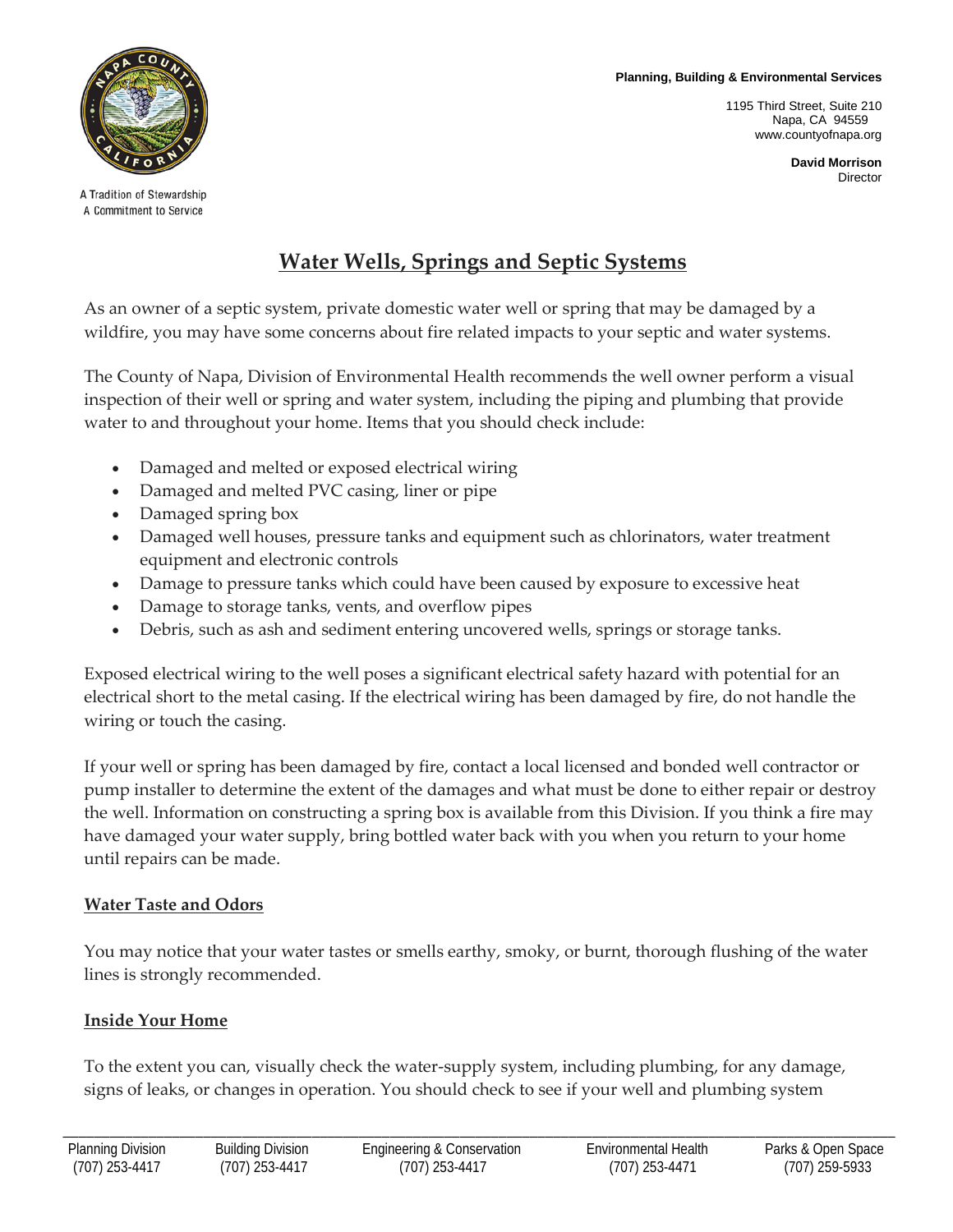maintained positive pressure during the fire. This can be done by simply turning on a faucet in the household to see if water flows. You should not hear any air being released from the faucet. The flow of water should be steady and uninterrupted. If you do hear air escaping from the faucet with water intermittently spurting out when it is turned on, that is an indication that your well and household plumbing had a loss of pressure and may have been damaged.

#### **If You've Had Loss of Water Pressure**

If your visual inspection shows that there was a loss of pressure or the water system has been damaged, it is possible your water may be contaminated with bacteria. Damaged components should be repaired or replaced. Anytime a water system loses pressure, the water should be tested for the presence of bacteria before it is used for drinking or cooking. Anytime the well or water system is repaired, it should be disinfected after a repair is made and then tested to ensure the water is safe for drinking or cooking.

#### **Testing Your Well or Spring for Bacteria**

When testing drinking water for the presence of bacteria, it is necessary to collect a sample and deliver it to a CA-certified laboratory. To locate a laboratory check your local Yellow Pages under "Laboratories – Testing" or refer to the list of laboratories maintained by this Division. Bacteria samples must be collected in an approved container provided by the laboratory. When collecting a sample, follow the instructions that come with the bottle and return the sample bottle to the laboratory in the recommended time.

#### **Using Your Water While You Wait for Test Results**

You can use your water for showering and flushing toilets. Take care to avoid swallowing water from showers or baths. You should not use your water for drinking or cooking purposes unless you have boiled or disinfected it. Potentially contaminated water should not be used to brush teeth or wash dishes and/or cooking utensils. While you are waiting to receive the results of bacteria testing, you can boil the water you will be using for drinking and cooking for at least 1 minute at a full rolling boil.

You can also disinfect your well and water system while waiting for sample results. If the well tests positive for the presence of coliform bacteria, you should have the well and water system disinfected. Instructions for disinfecting wells can be found below.

Wells must be maintained to prevent health hazards. Take steps to ensure your water is safe to drink after an emergency.

## **Disinfection of Domestic Water Wells**

- Disinfection of a well is recommended to eliminate disease causing organisms. A well should be disinfected following a repair, maintenance or replacement of the pump or if the power has been off for an appreciable period of time possibly causing the pressure tank to loose pressure and the distribution system to back siphon into the well causing possible contamination.
- Use only a freshly opened bottle of liquid chlorine, as the solution weakens with exposure to air.
- It is advisable to premix the liquid chlorine into a 5-gallon container prior to pouring the disinfectant into the well. **The recommended dosage for a 50.0 PPM chlorine residual is 2-3 cups of 8.25% liquid chlorine for a standard well.**